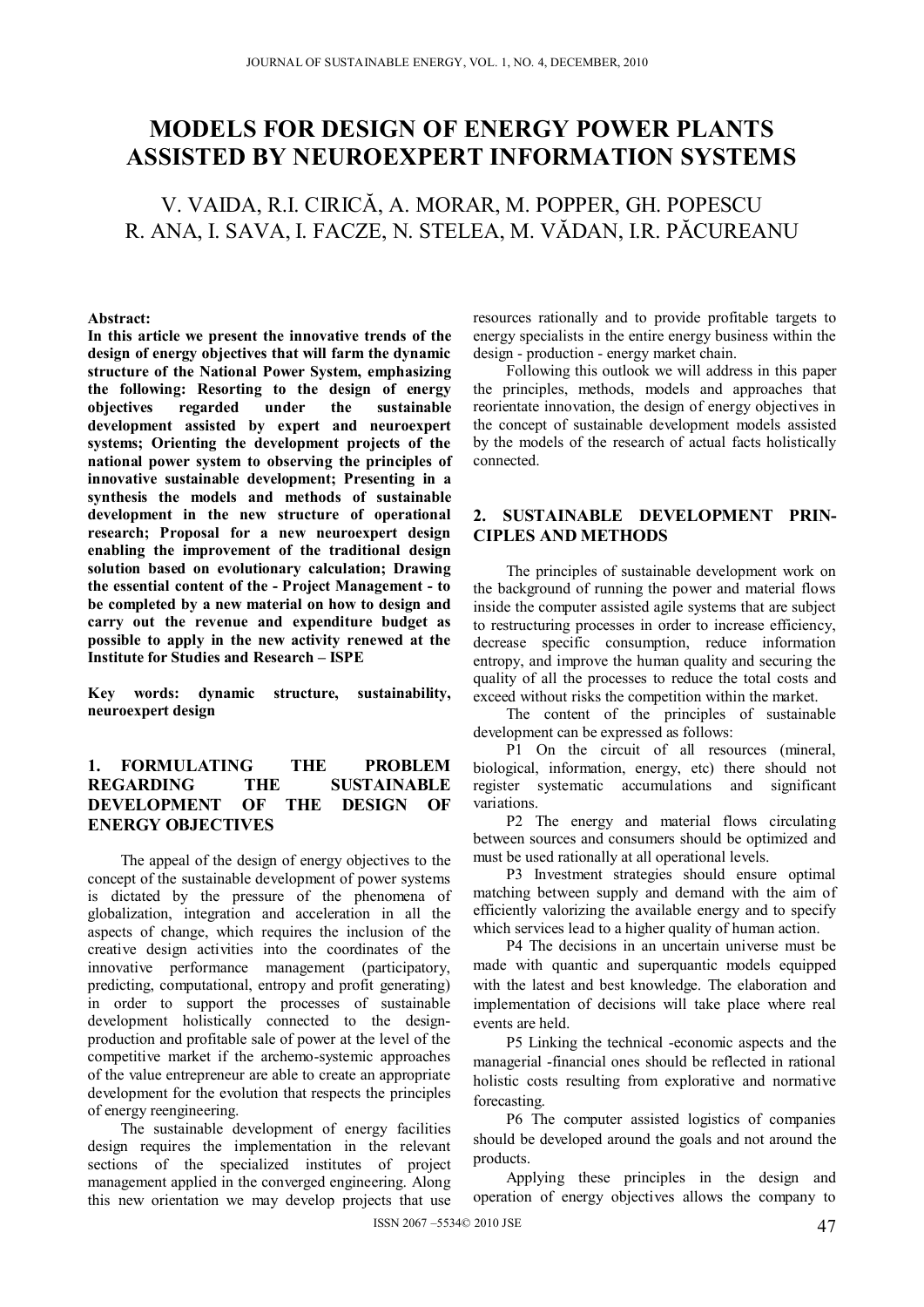develop sustainable competitive business based on the level of the knowledge of managers and professionals in continuous improvement through intensive learning and the the valorization of the results dictated by Benkmarking.

The complex methods of sustainable development refer to the practical realization of the following steps:

M1 Offering suitable products and services at appropriate times and locations at minimum competitive costs, which is an effective response of the designer to the consumer.

M2 The use of the information technology with emphasis on the engineering of creative software worthy for the customer. In this acceptance it is necessary to promote an intelligent project management to promote quality- cost correlations and allows managers to find the way to performance.

M3 The extensive and normative approach of power systems forecast that will operate the new efficient energy objectives of high power  $(500\div1000)$  MW. The improvement of the determined solution to minimize the total updated costs can be updated using evolutionary algorithms in the genetic variant.

M4 The anticipatory quantification of holistic risks must be conducted starting from the operators of the research of real facts, namely: the risk of sustainable development, the economic and financial risk, the technological risk, the risk of lack of quality of the energy products and processes, the risk of poor training of the human resource decisions and the risk of taking the wrong decisions by managers with a weak entrepreneurial culture.

M5 Implementing an environmental management system leading to the mitigation of the physical and intellectual pollution, made possible by the technology used by the professionals involved in each operational project.

M6 The engineering and analysis of the value create the basis for a competitive strategy based entrepreneurial firms. The value engineering is used to create value in design and cost analysis is recommended for the energy objectives operation. Increased value of product quality in design should be consistent with the methods used in the operation of energy objectives in different regions of the world. In this approach should be known and applied in practice the steps of energy reengineering such as Benchmarking, Sowt and the analysis of actual costs determined by the traditional methodology and that based on operational research.

M7 The reengineering of intelligence and the performance management have emerged as a necessity of training the energy projects managers and operators endowed with the specific sense of anticipating the future considering a quick action likely to reduce the holistic risks. In this approach we aim to train a new generation of leaders who know and apply project management in a profitable way.

M8 The management of the continuous trainers of the designers and project managers through intensive learning systems. In this way the new skilled generation of specialists is formed with a new conception of work, the creators of values, visionary, rapidly adaptable to changing competitive market. These specialists should be trained on the concept of neurogenetic growth of the quality of the human factor.

M9 The knowledge management involves the development of information technologies and claims awareness within the human resource of a new attitude to work arising from the wisdom - knowledge is power. Practically, the management of the company must develop the organizational culture based on the entrepreneurial thinking.

M10 The innovative logistics of productivity growth and profit requires the application of ergonomy and the motivation of labor that will not lack stress management.

# **3. SUSTAINABLE DEVELOPMENT MO-DELS AND OBJECTIVES**

Starting from the characteristics of sustainability we can sketch models of sustainable development so that we should attain the innovation of the approaches to energy objectives in the long run. The definitions and objectives of sustainable development are as follows:

- Sustainability is defined as the capacity of systems to grow without risk to the desired targets of creators managers.

- The archemo-systemic concept specifies why and how we should correlate the quantitative aspects with the quality ones (archemic).

- The control of the accumulations and fluctuations of resources must be done in the holistic concept (considering all the factors that influence the source-consumer relationship).

- Optimizing the correlation between demand and supply in order to increase available power efficiency should be achieved over the entire biological circuit.

- Establishing holistic decisions and implement them both at investment level and at the level of energy objectives operation becomes an archemic priority.

- Reflecting the costs of all activities leads to the adoption of adequate solutions appropriate for the economic and financial goals.

- Sustainable development objectives are: economic aimed at maximum efficiency at the level of the results, social regarding the fair allocation of resources and ecological services in order to adapt the biosphere to the optimal geoclimatic conditions in order to carry out the allocation of resources of all kinds to the consumer requirements imposed, the establishment of demographic growth and the promotion of renewable resources.

Applying sustainable development to the agile systems is aimed at the changes at the level of the population, economic progress, the constraints on available resources, the increase in product quality, including processes agile, pollution mitigation and to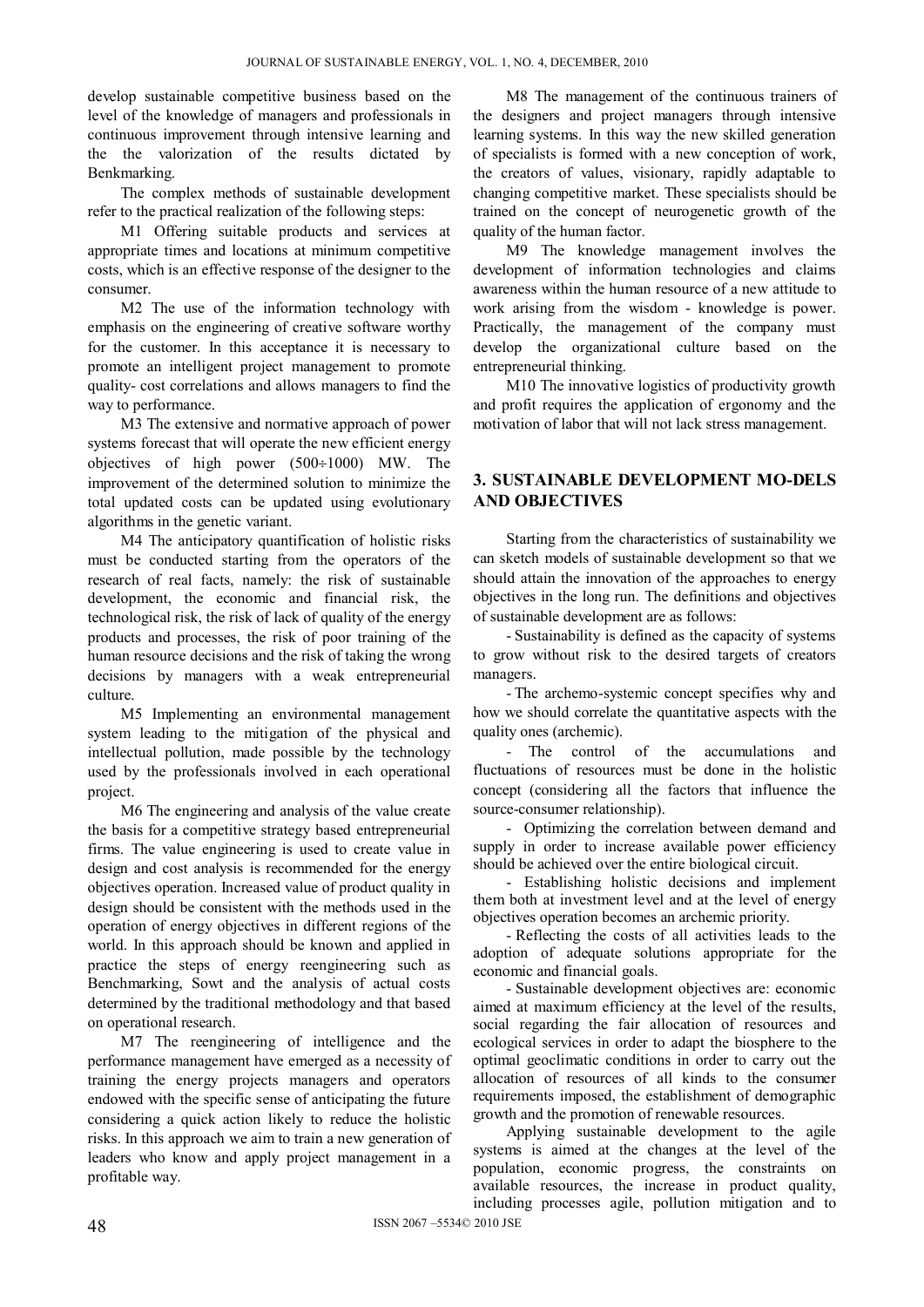determine the solution to cover the capital requirements. The aim of these approaches seeks to eradicate poverty, reduce income differences between people who work, increased insurance with products to the population, improving the efficiency of supply and the use of all resources including pollution mitigation.

Modeling the structure and functionality of the energy objectives at the level of design and operation is aimed to reduce the consumption of resources for the current generation needs without ignoring the opportunities that the future generations meet their needs and fulfill aspirations. The sustainable development of agile objectives through the holistic design and operation seeks the fulfillment of the policy of companies involved so that the knowledge and resolving the technologicaleconomic changes and the managerial-financial one should ensure a bright future both for the customers as business partners and for the society investigated as a whole rapidly developing.

Building the models to optimize the agile objectives subject to sustainable development should focus on the knowledge of the realities dictated by consumers that are quantifiable restrictions by operational research. The essential aspects noteworthy to entrepreneurs managers are mainly the following: responding effectively to the consumer as formulated and implemented by each contractor (supply of products with affordable costs to be delivered at the suitable place and time), the intensive use of information technology based on intelligent knowledge management, the preparation and application of explorative and normative forecast, quantifying risk and transforming damage into resource saving, implementing an effective system of depolluting the environment, the design and application of value engineering, practical application of converged engineering (eliminating design and realization of goals set and the introduction of work in parallel), expert systems extending to all of real activities, making use of the intelligence reengineering modalities and performance management in order to form the new generation of entrepreneurs.

The mathematical structure of optimization models based on the operational research is as follows:

$$
C_{tac}^{cop} = \sum_{i=1}^{dv} (1 - r_a)^{-i} [(C_{DD} + C_{CC} + C_{PR} + C_{RU} + C_{EF} + C_{DC})_i + (c_p R_{tt})]
$$
  
\n
$$
R_{tt} = [R_{DD} + R_{CC} + R_{PP} + R_{RU} + R_{EF} + R_{DC}];
$$
  
\n
$$
c_p = [(0-1]
$$
  
\n
$$
C_{DD} = [C_{ci} + C_{pr} + C_{rs} + C_{cs} + C_{hs}] + (2-1)
$$
  
\n
$$
+ c_p [R_{ci} + R_{pr} + R_{rs} + R_{cs} + R_{hs}];
$$
  
\n
$$
C_{CC} = [C_{ame} + C_{cte} + C_{spc}] + c_p [R_{ame} + R_{cte} + R_{spc}];
$$
  
\n
$$
C_{PR} = [C_{ren} + C_{reg} + C_{cal}] + c_p [R_{ren} + R_{reg} + R_{cal}];
$$
  
\n
$$
C_{RU} = [C_{cer} + C_{ppe} + C_{doc} + C_{hm}] + c_p [R_{cer} + R_{pp}] +
$$
  
\n
$$
+ R_{doc} + R_{ln}];
$$
  
\n
$$
C_{EC} = [C_{ci} + C_{fm} + C_{sb}] + c_p [R_{rf} + R_{pp} + R_{sb}];
$$
  
\n
$$
C_{DC} = [C_{cd} + C_{fm} + C_{ds}] + c_p [R_{cd} + R_{fm} + R_{de}];
$$
  
\n
$$
C_{tan} = [k_i I_i + [e_i E_p] = [k_i I_{sp} + p_{ei} t_f] P_i
$$

 The production costs and rates have the following mathematical structures:

$$
C_{p} = \frac{k_{ee}C_{tac}^{cop}}{g_{i}E_{p} \cdot d_{v}} [lei/produced]; \qquad (2-2)
$$
  

$$
t_{p} = \left[C_{sp}^{p} + t_{tax}^{network} + t_{distribution}^{supply}_{tax} + t_{conecting}^{market} + p_{profit} \right]
$$
  
[lei/produced]

Where:

 $C_{\text{tac}}^{\text{cop}}$  = total current operational research costs

 $r_a$ <sup>=</sup>  $r_{\text{interest}} + r_{\text{inflation}} + r_{\text{risk}} =$  discount rate

 $dv =$  the lifetime of the designed and operated energy objective

 $C_{DD}$  = costs of energy objectives development consisting of the efforts designed to search information  $(C_{Cl})$ , those necessary to achieve the forecasts  $(C_{PR})$ , to cover the risks  $(C_{rs})$ , a disaster  $(C_{cs})$  and to prevent chaos  $(C_{hs})$ 

 $C_{CC}$  = expenses for the acquisition of materials and energy  $(C_{\text{ame}})$ , to increase the useful working time  $(C_{\text{cte}})$ and to study the competitive market  $(C<sub>spc</sub>)$ .

 $C_{PR}$  = costs of production consisting of the economic efforts destined to the renewal of equipment  $(C_{ren})$  to ensure the economic regime of the operation of the aggregate  $(C_{\text{reg}})$ , raising the quality of all activities  $(C_{\text{cal}})$ .

 $C_{\text{RU}}$  = expenses on human resource reconfiguration destined to increase empathy and the ergonomy of human resources  $(C_{\text{eer}})$ , those for the design of work posts  $(C_{\text{pol}})$ , those required for the development of information dialogue  $(C_{doc})$  and those required to increase labor productivity  $(C<sub>hm</sub>)$ .

 $C_{EF}$  = expenses destined to cover the economic and financial activities for funds formation  $(C_{\text{ff}})$ , and to design pricing  $(C_{PP})$ , and the financial efforts for the development of birotics strategy  $(C_{sb})$ .

 $C_{DC}$  = expenses destined to the decisions and Communications at the level of the company consisting of funds for managers training  $(C_{fin})$ , those for making decisions  $(C_{cd})$  and those for the development of Communications  $(C_{DC})$ 

 $c_p$  = total restrictions penalty coefficient ( $R_{DD}...R_{DC}$ ).

 $C_{tan}$  = annual costs consisting of depreciation (k<sub>i</sub>l<sub>i</sub>); k<sub>i</sub> = depreciation quota;  $I_i$  = the total investment and the efforts necessary to operate energy objectives ( $P_{ei}E_p$ )  $P_{ei}$  = price of energy,  $E_p$  = power produced,  $i_{sp}$  = specific investment,  $t_r$  = operating time of the systems,  $P_i$  = newly installed power.

 $g_i = (0.8 \div 0.9)$  the loading of aggregates,  $C_{sp}$  = specific cost of product.

 $t_{ee}$  and  $t_{et}$  = electric power tariffs (ee) and the thermal power (et) provided to consumers

 $K_{ee}$ ;  $k_{et}$  = keys to annual cost share on energy produced

 $(K_{ee} = 0.6; k_{et} = 0.4).$ 

The penalty coefficient is zero if the cost analysis took into account the influence of any restrictions. Otherwise  $(c_p = 1)$  if you have not taken into account at the end the functional tehnological restrictions. In the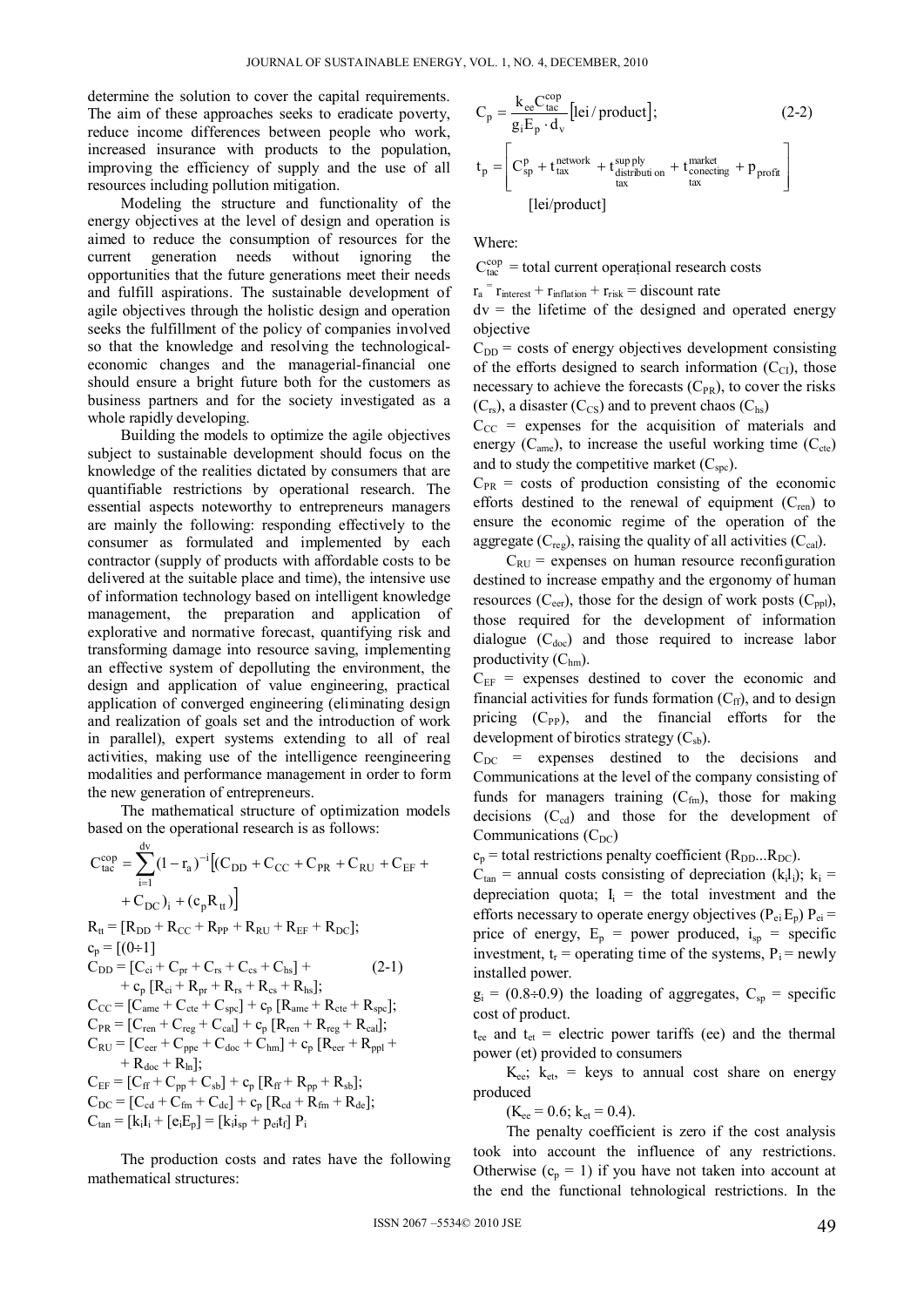latter case the total cost on operational research is doubled.

The design operations of the agile objectives and the mounting ones will be done in applying these new guidelines on project management.

# **4. INFORMATICS OF THE SUSTAINABLE DEVELOPMENT OF ENERGY OBJEC-TIVES DESIGN AND OPERATION**

The efficient informatics of sustainable development of the design and operation of energy objectives should be based on the structure and functionality of expert and neuroexpert systems whose operational models and schemes are presented in this innovative material. Expert systems are specialized program products capable of realtime supervision of a given activity by using a knowledge base and operational models presented in Figures (4-1) (4- 2). The functions and applications of expert systems can be followed in Tables (4-1), (4-2) and (4-3).

Depending on the interaction modes between the decision maker and the system are used expert structures resorting to programs with flexible language (closer to natural language) and those that work with specific commands. Depending on applicability and destination we distinguish expert systems synthetically presented in Figure (4-3).

 The mathematical models for solving real problems by expert systems are presented in relations (4-1) and (4- 2).



**Fig. 4-1 Fundamental circuit of expert systems** 





**Fig. 4-3 Functional structure of expert systems** 



**Fig. 4-4 System structure cost**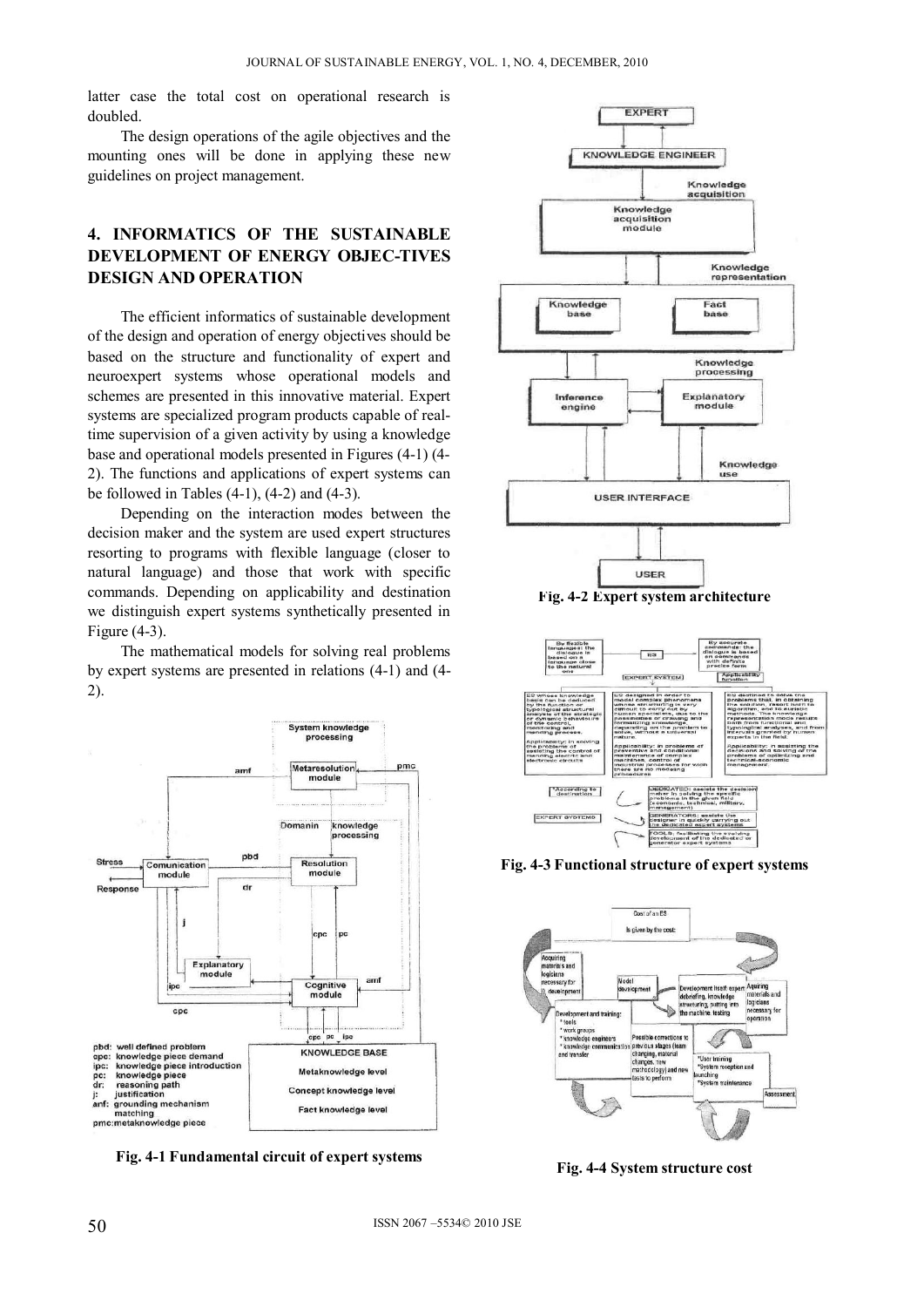| וחו<br>и<br>и |  |
|---------------|--|
|---------------|--|

| Functions computerizable by expert systems |                                                 |
|--------------------------------------------|-------------------------------------------------|
| <b>FUNCTION</b>                            | <b>SPECIFICATION</b>                            |
| Control and monitoring                     | System intelligent control                      |
|                                            | (automatic)                                     |
| Fixing and reparing                        | Recommends corrections of                       |
|                                            | operation<br>system                             |
|                                            | deficiencies                                    |
| Design                                     | Product and system design                       |
| Diagnosis                                  | and Locates operation errors and                |
| maintenance                                | recommends<br>necessary                         |
|                                            | corrections                                     |
| Training                                   | learners'<br>Improving                          |
|                                            | performance by using CAI                        |
|                                            | Computer<br>Asisted                             |
|                                            | Instruction)<br>strategies.                     |
|                                            | Intelligent tutors                              |
| Interpretation                             | Calrification of certain                        |
|                                            | situations, inference<br>of                     |
|                                            | significance of<br>new                          |
|                                            | situations based on signals                     |
|                                            | from sensors                                    |
| Planning                                   | goal<br>oriented<br>Develops                    |
|                                            | activity design                                 |
| Prediction                                 | Inference<br>$\overline{\text{of}}$<br>probable |
|                                            | situations based on already                     |
|                                            | known information                               |
| Sentence                                   | Sentence process and rule                       |
|                                            | sysrem and procedures used                      |
|                                            | Deduction,<br>sentences:<br>in                  |
|                                            | Induction, Abduction                            |
| Simulation                                 | Deducting consequences or                       |
|                                            | triggered by<br>events<br>the                   |
|                                            | system itself                                   |
| Simulation (taxonomy)                      | entities<br>Organizing                          |
|                                            | (objectives)<br>by classes/                     |
|                                            | categories                                      |
| Selection                                  | the<br>Identifying<br>best                      |
|                                            | alternatives<br>in<br>a<br>list<br>$\alpha$ f   |
|                                            | possibilities                                   |

#### **Table 4-2**

#### **EXPERT SYSTEMS APPLICATIONS**

- 1. Diagnosis of installations
- 2. Monitoring activities<br>3. Programming. surve
- Programming, surveying and analysing decision making
- 4. Management assistance to achieve designed quality
- 5. Determining in real time the supplier consumer behaviour
- 6. Setting the development strategy
- 7. Monitored rational operation of installations
- 8. Personnel training
- 9. Building the decision sequence ensuring the attaining of the efficient parameters at the level of the monitored functions

Neuroexpert systems are software in which work the architectural modules in Figure (4-2) with neural networks that correct archemically the solution given by

the expert structures (Fig. 4-1). The current configuration of the neuroexpert systems can be followed in Figure (4-5).

The structure models of the functionality of neuroexpert systems that will work as operational levels of the human brain have the following structure mathematically relevant:  $\frac{1}{2}$  decision models (Md)

 elmod external elmod workingerfaceint externalernalint elmod creation ernalintc MMMMd 7n6n5n4n3n2n1n elmod oritmlgagenetic elmod hereditary elmodcreation ernalint MMMMMMM MMM examplesfrom learningofelmod elmod learingown elmod working MMM elmod erquanticsup elmoddecizion erfaceint elmod external MMM elmodrelyingand controlpsyhic storageand gsindataproces elmodrelation vigility elmod hereditary MMMM m 1i n 1j 2 i 2 i orithmslgagenetic onbased elmod quality ))x(h(t)x(g)x(fM

 $M_{n_1}$  = the neuronal logistic model (biophase-biophysical) based on the archemic function of the genetical by selected chromosomes

 $M_{n2}$  = the model of model neuronal synaptic functional circuits

 $M<sub>n3</sub>$  = the tehnological-functional model of the efficient neuronal network

 $M_{n4}$  = the structural model of the logistics not reflected which escapes conscious control

 $M_{n5}$  = the model for the detection of the solution to the verbalization filter transferring action towards the logical reflected operations

 $M_{n6}$  = the model for achieving the interpersonal communication through neosphere

 $M_{n7}$  = the final model in noosphere (noogenesis) that enables the formation of the level of human knowledge generating innovation.

b) Superquantic decision models  $(Md_{sc})$ 

Mode of maximum vulnerability occurrence probability

$$
M_{p \max}^{\text{Laplace}} = \max \left| \sum_{j=1}^{n} \frac{p_{ij}}{n_{ij}} \right| = \max \left| \sum_{j=1}^{n} \frac{V_{ij} - C_{ij}}{n_{ij}} \right|
$$

Where:  $p_{ij}$  = operational matrix profit  $n_{ii}$  = analysed superquantic solution

variants

- $v_{ii}$  = total income
- $C_{ii}$  = involved total cost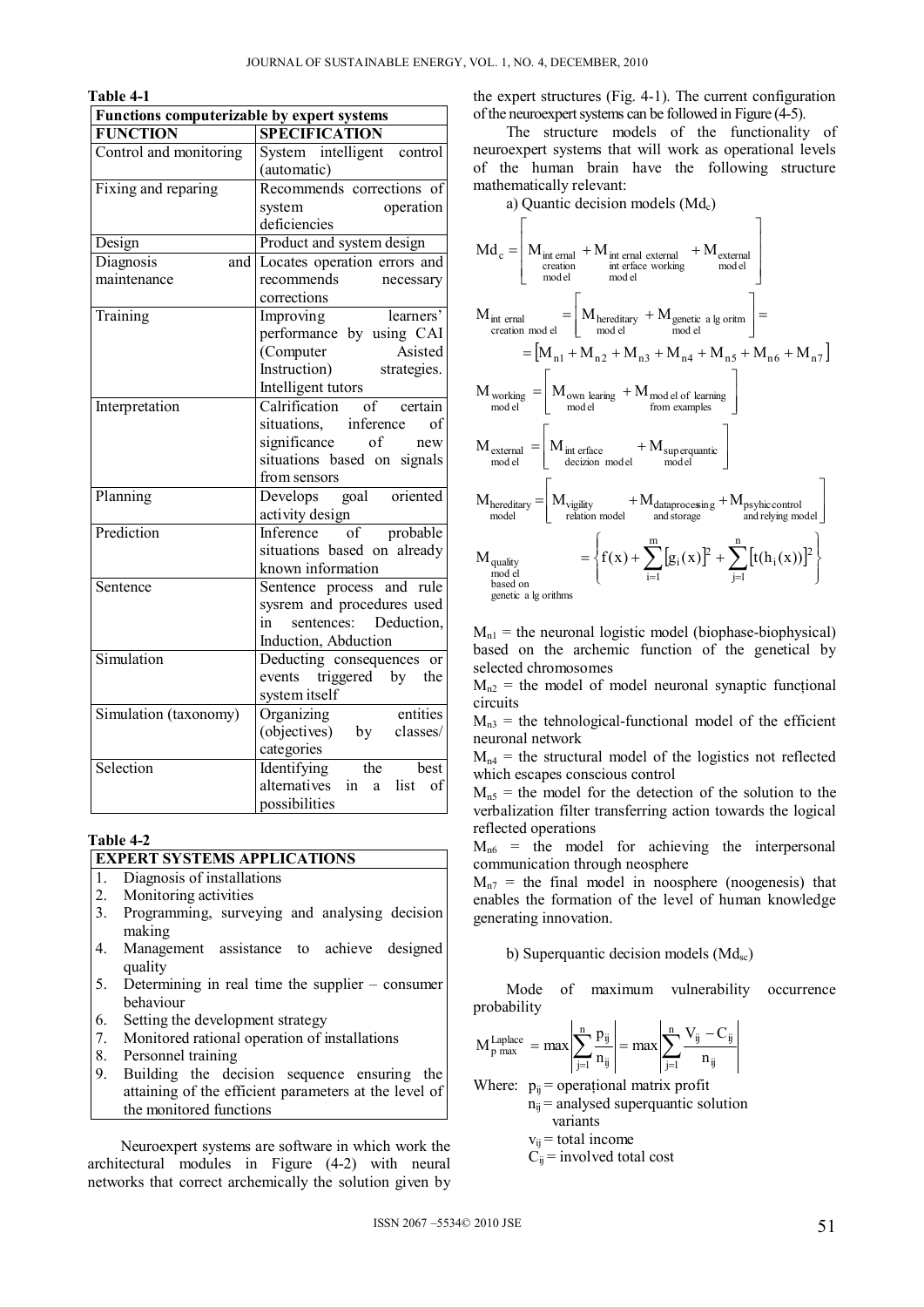

**Fig. 4-5 Hybrid expert system in the artificial neuronal networks design** 

2) Model of combining the maximum and minimum profit based on optimism and pessimism coefficients

 $M_{\text{combinatory}}^{\text{Nurwuz}} = \max\left(c_{\text{coefficient}}^{\text{optimistic}}\max p_y + c_{\text{coefficient}}^{\text{pesimistic}}\min p_y\right)$ 

3) Model of minimum economic regret  $(r_{ii})$ 

$$
M_{\substack{min\atop economic} \atop response}^{savage} = \min_{i} \max_{j} r_{ij} = \min_{i} \max_{j} \Bigl( p_{ij}^{max} - p_{ij}^{min} \Bigr)
$$

4) Decision model based on information entropies

$$
M_{entropy}^{inf~formation} = \left[ E_{entropy}^{mangerial} + E_{process}^{int.} + E_{evenimente}^{entropic} \right] = min~im
$$
  

$$
E = -3.32(p_{success} \cdot lg~p_{success} + p_{insuces} \cdot lg~p_{insuces})
$$

$$
p_{\text{management}}^{\text{success probability}} = \frac{\text{ts}}{\text{tc}} = \frac{t_{\text{functionare}}}{8760}
$$
\n
$$
p_{\text{process}}^{\text{indegrated}}
$$
\n
$$
p_{\text{process}}^{\text{incomplete}}
$$
\n
$$
p_{\text{success}}^{\text{incomplete}}
$$
\n
$$
p_{\text{inverse (manaement)}}^{\text{incomplete (mna segment)}}
$$
\n
$$
p_{\text{error}}^{\text{out} \times \text{infinite}} = 8760 - t_{\text{first}}
$$

8760 parace (management<br>  $p_{\text{process int} \text{ grad s}}^{\text{cauze (mangement)}} = (1-p_s) = \frac{8760 - t_{\text{functionare}}}{8760}$ vu lnerabile .<br>•venimente

 $t_t$  = operating time of designed objective =  $t_s$ 

5) Models based on compared operational research

$$
C_{tan1} \hbar \leq C_{tan2} + C_{tac1} \hbar \leq C_{tac2} ;
$$

 $C_{\text{tac}} = \sum_{i=1}^{n} (1 + r_{\text{a}})^{-i} C_{\text{tan}}$  $i=1$  $C_{tan} = [C_{DD} + C_{CC} + C_{PR} + C_{RU} + C_{EF} + C_{DC}] = min im$ 

$$
r_a = r_{\text{interest}} + r_{\text{inflation}} + r_{\text{risk}}
$$

 $C_{DD} = C_{search} + C_{forecast} + C_{risk} + C_{cs} + C_{as}$ = development cost

- $C_{CC} = C_{\text{material resources}} + C_{\text{wait}} + C_{\text{marketing}} =$ = commercial cost
- $C_{PR}$  =  $C_{reengineering}$  +  $C_{economic state}$  +  $C_{quality}$  = = production cost



**Fig. 4-6 Logical design of power plants economic operation**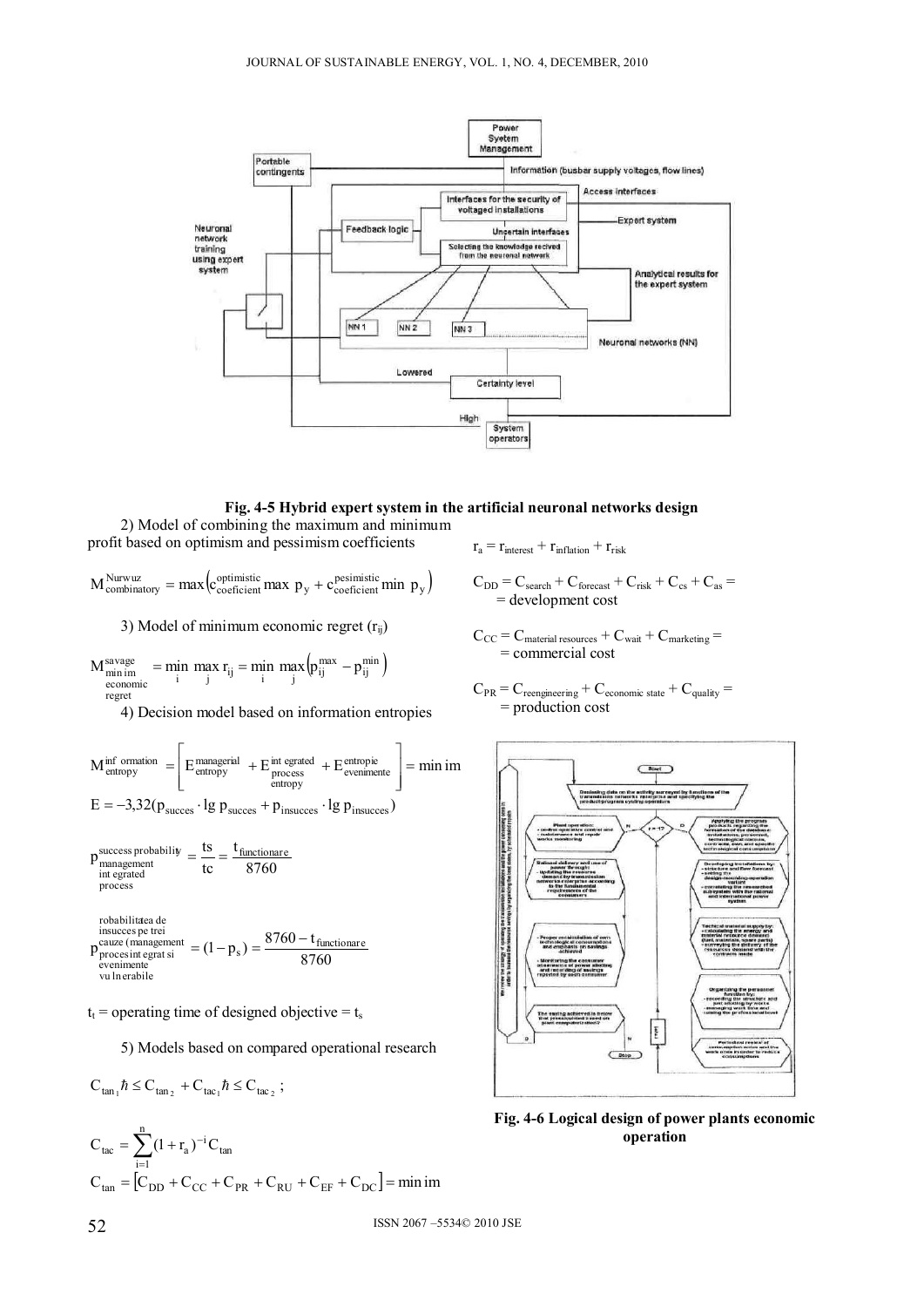

= decision making costs

The predictable models based on neuroexpert systems have a considerable advance to the current achievements in the computerization of power plants and transmission networks monitored by the most efficient concepts of software engineering. Our assertion is based on the achievement of the Japanese robot that runs commands after human thinking and it is reasonable to ask what spectacular results we expect from Japanese computer specialists in the near future.

The application of the superquantic decision model at the level of the inclusive power plants of the electric networks in operation and those that will be designed until 2020 can be achieved following the logistic sequences in Figures (3-5) and (3-6).

The archemic improvement of the sustainable development solutions of the energy objectives (power plants, networks, power consuming facilities) are made by using the evolutionary calculation resorting to the Darwin II and Segal programs.



**Fig. 4-8 Logical design of power plants economic operation** 



**Fig. 4-9 Logical design of the optimal operation of the transmission networks** 

#### **5. PROJECT MANAGEMENT BASED ON CONVERGENT ENGINEERING**

Applying the new guidelines on the design of energy objectives of the national power system must be made simultaneously with the implementation at all levels of the concept of project management. The Guide to project management published in the publishing house CODEX - 2008 and Economic Publishing House - 2009, Also in Editura CODECS - 2006 was published a study on the tasks of the project manager conducted by R. Newton. The Gower Handbook of Project Management was designed by J. Rodney Turner and Stephen J. Simister being translated and published in the Publishing House CODEX -Bucharest - 2007.

The key issues to be retained by Romanian specialists as entrepreneurs of the future projects in the new design management are mainly the following:

- Knowledge and implementation of energy programs that reflect the core of project management.

- The structure of the studies carried out in the design of project management

- Information systems devoted to achieving the energy objectives in the new holistic concept of project management

- Realization of the projects that add value to the products for consumers in the electricity market

- Working methods of the innovative concept of the entrepreneur project management

- Management of quality -risk-cost correlations on the whole production - competitive market line.

- Total Resource Management in holistic design.

- Total risk management

- Management of implementation of energy achievable objectives based on project management developed in operational research.